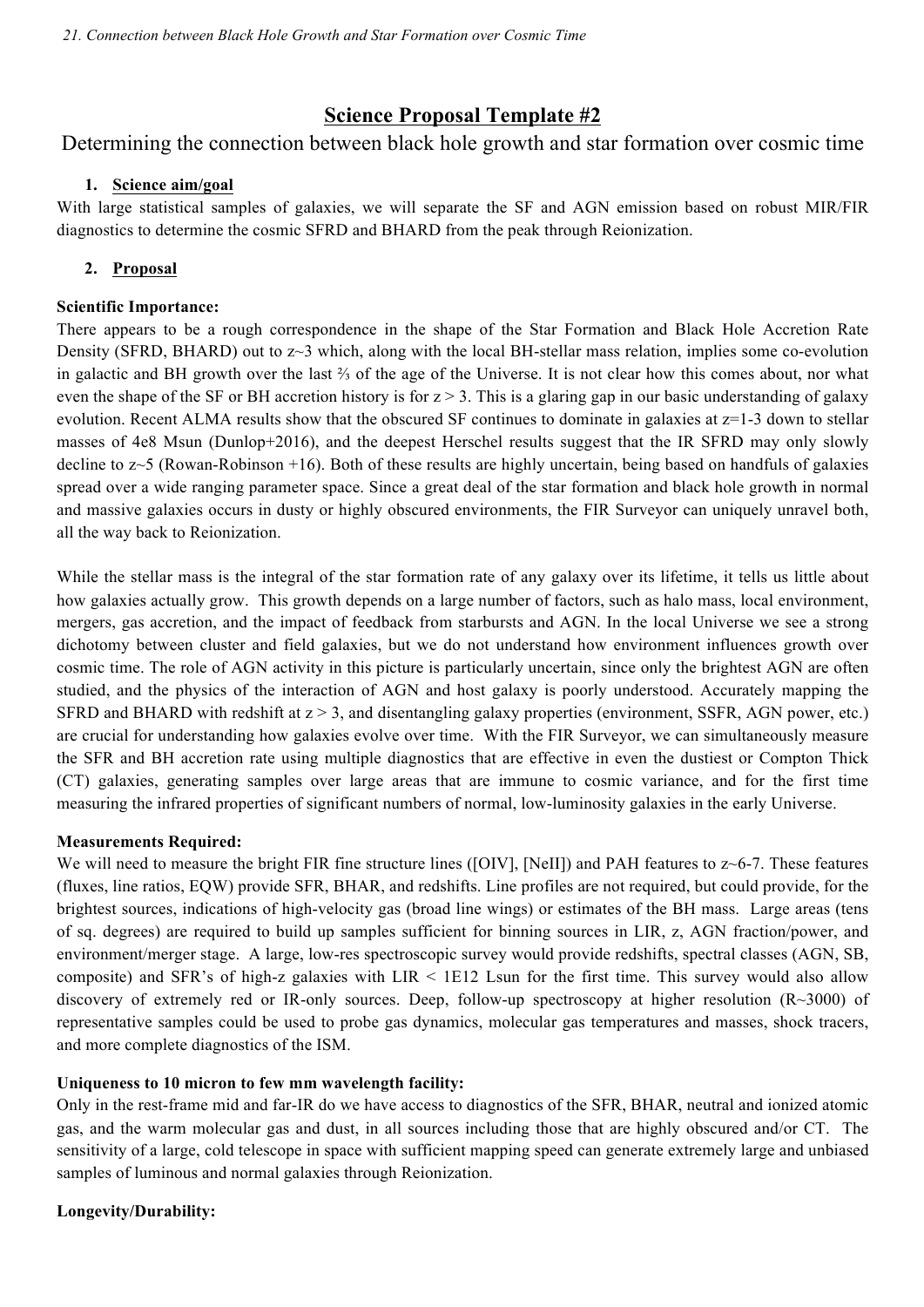The FIR Surveyor will uniquely measure key diagnostics of starbursts and AGN, as well as the warm atomic and molecular ISM in dusty galaxies to very high-z. JWST will be blind to most of the key MIR diagnostic features at  $z$  > 1 (except the 3.3 PAH and 6.2 PAH [visible until z~3]). JWST and ALMA cannot survey large areas (at most 1-few sq. deg.). Future x-ray facilities, e.g. Athena, will detect moderately obscured AGN at high redshifts, but will have great difficulty measuring the more extinguished black hole accretion to high redshifts and will not measure the SFR in composite systems. The FIR Surveyor can find and characterize the AGN and SB power in normal galaxies over large areas, defeating cosmic variance and producing a complete census of SF and BH growth through Reionization.



*Left*: Star Formation Rate Density vs. redshift from Madau & Dickinson (2014). While the light from most stars emerges in the IR at  $z < 3$ , the SFRD as traced in the FIR is virtually unknown for  $z > 3$ . The BHAR has a roughly similar shape and while luminous QSOs have been used to map the BHARD to higher redshift (Merloni & Heinz 2008, Aird +10), there is large uncertainty about the highly obscured and CT population – precisely that which can be probed with the FIRS (Delvecchio +14). *Right***:** Average rest-frame mid-IR spectra of pure star forming galaxy (blue) and strong AGN (red), normalized at 15 microns. Gray regions highlight the diagnostic power of the [NeV]/[NeII] line ratio and the PAH feature strengths at separating AGN and star formation activity.

| Parameter                 | Unit              | Required          | <b>Desired</b> | <b>Comments</b>                                                                  |  |
|---------------------------|-------------------|-------------------|----------------|----------------------------------------------------------------------------------|--|
| Wavelength/band           | um                | 30-300            | 10-500         | Key MIR SFR, BHAR diagnostics z=2-7                                              |  |
| Number of targets         |                   | 2E4               | 2E5            | 25-100 sources each in bins of z, LIR, merger<br>fraction, density/environment   |  |
| Survey area               | deg. <sup>2</sup> | 10                | 100            | Overcome cosmic variance, build large samples<br>at $z > 4$ , find rare objects. |  |
| Angular resolution        | arcsec            | 5                 | $\overline{2}$ | Spectrally/spatially separate pairs/groups                                       |  |
| Spectral resolution       | 1/D1              | 100               | 500            | Line and PAH detection                                                           |  |
| Bandwidth                 | dex               | 0.3               | 0.7            | multiple spectral lines per band                                                 |  |
| Spectral line sensitivity | $W m-2$           | $5E-21$           | $1E-21$        | 5-sigma, 1hr.                                                                    |  |
| Field of Regard           |                   | $\frac{1}{2}$ sky | Full sky       | Survey large areas, observe rare objects                                         |  |

| 4. | <b>Performance Requirements</b> |  |
|----|---------------------------------|--|
|    |                                 |  |

#### **5. Key References**

*Aird, et al. 2010, MNRAS 401, 2531; Armus, L., et al. 2007, ApJ, 656, 148; da Cunha, et al. 2013, ApJ, 766, 13; Delvecchio, I. et al. 2014, MNRAS, 439, 2736; Madau, P., & Dickinson, M., 2014, ARA&A, 52, 415; Merloni, A., & Heinz, S. 2008, MNRAS, 388, 1011. Rowan-Robinson, et al. 2016, (arXiv:1605.03937); Veilleux, S., et al. 2009, ApJS, 182, 628*